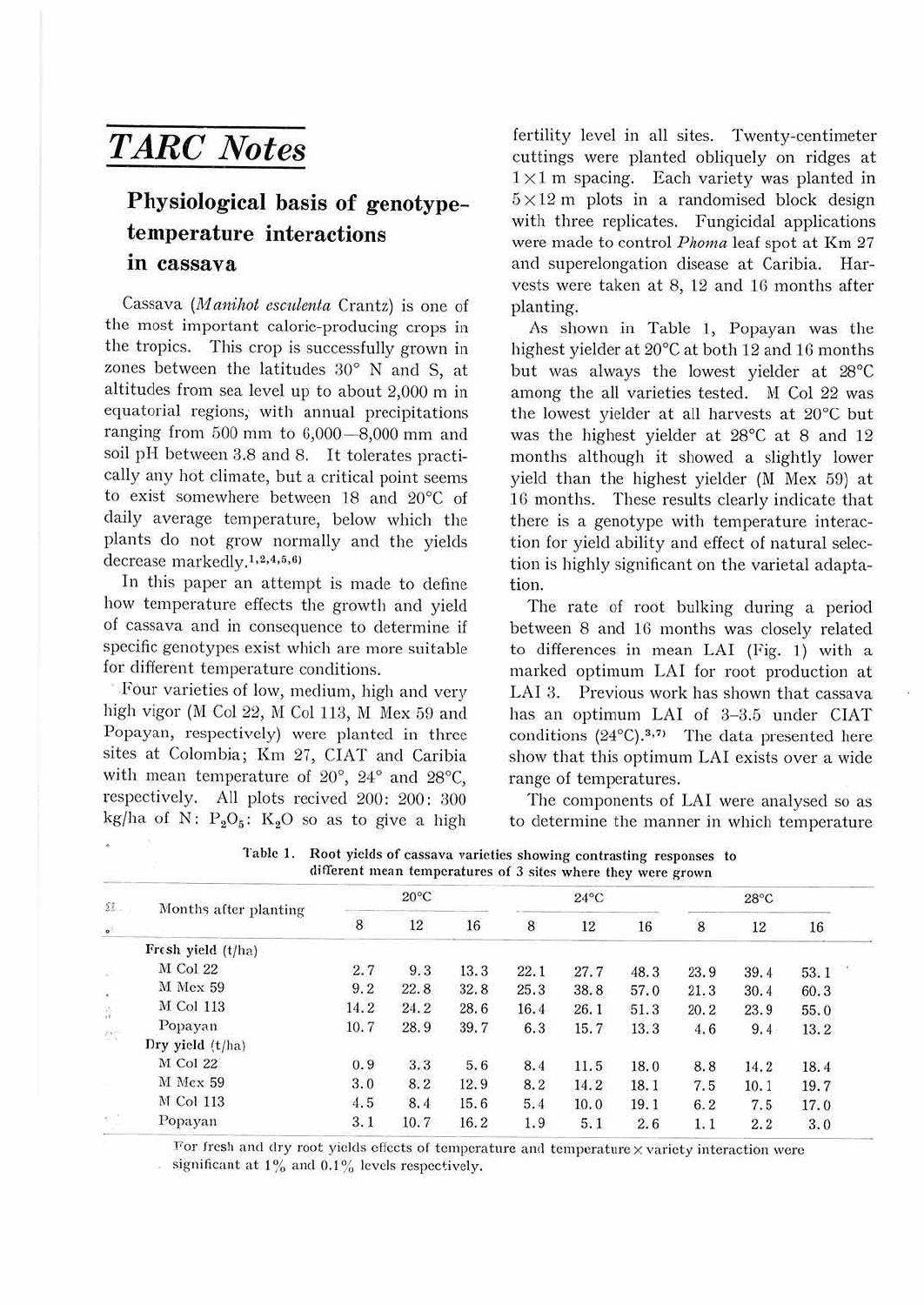

264

Fig. 1. Root dry weight increase as related to mean LAI during a period from 8 to 16 months after planting.

affects LAI. The LAI is determined by the following parameters: (1) number of active apices,  $(2)$  rate of leaf formation per apex,  $(3)$ leaf size, and (4) leaf life.

As temperature increased from 20° to 24°C, leaf size increased and reached its maximum size earlier. Leaf life decreased as temperature increased and leaf formation rate increased over the range of  $20^{\circ} - 28^{\circ}$ C; the changes in leaf life, and leaf formation rate with temperature were more marked with the temperature change from  $20^{\circ}$  to  $24^{\circ}$  than from  $24^{\circ}$  to  $28^{\circ}$ C; some varieties produced more branches than others at each temperature. However, with all the varieties the branching occurred earlier as temperature increased to 24°C and then was delayed as temperature increased to 28°C.

Combination of these changes in LAI components in relation to temperature resulted in the increased LAI with the temperature increase from 20° to 24°C due to earlier branching, increased leaf formation and leaf size. As temperature increased further, the reductions in branch number and in leaf life caused a decrease in LAI in Popayan and M Mex 59 (Fig. 2).



Mean LAI (leaf area index) at 8-16 Fig. 2. months after planting of four varieties at three temperatures.

LAI was actually measured by destructive sampling only at 8, 12 and 16 months because of the limited experimental area. However, light interception, which is closely related to LAI, was measured throughout the growth cycle. At 28°C 80% or more of the incoming light was intercepted by all varieties during the period from 4 to 16 months. At 24°C light interception was more than  $90\%$  from 4 to 6 months, causing the rapid leaf fall with leaves formed in 2-4 months, but afterwards it decreased especially in M Col 22 and M Mex 59. At 20°C light interception by M Col 22 was never greater than 50%, and the only variety that maintained interception value more than 80% for most of the growth cycle was Popayan,

The maximum yields obtained at 16 months at 20°, 24°, and 28°C were 40, 57 and 60 t/ha (16, 19 and 20 t/ha in dry matter) respectively. It shows that high yield can be obtained at each temperature by selecting varieties to be used. At 20°C LAI and light interception are generally lower than those at the other sites, and the insufficient LAI was the main factor limiting yield. In the least vigorous variety M Col 22 maximum light interception was less than 50% and yield was extremely low.